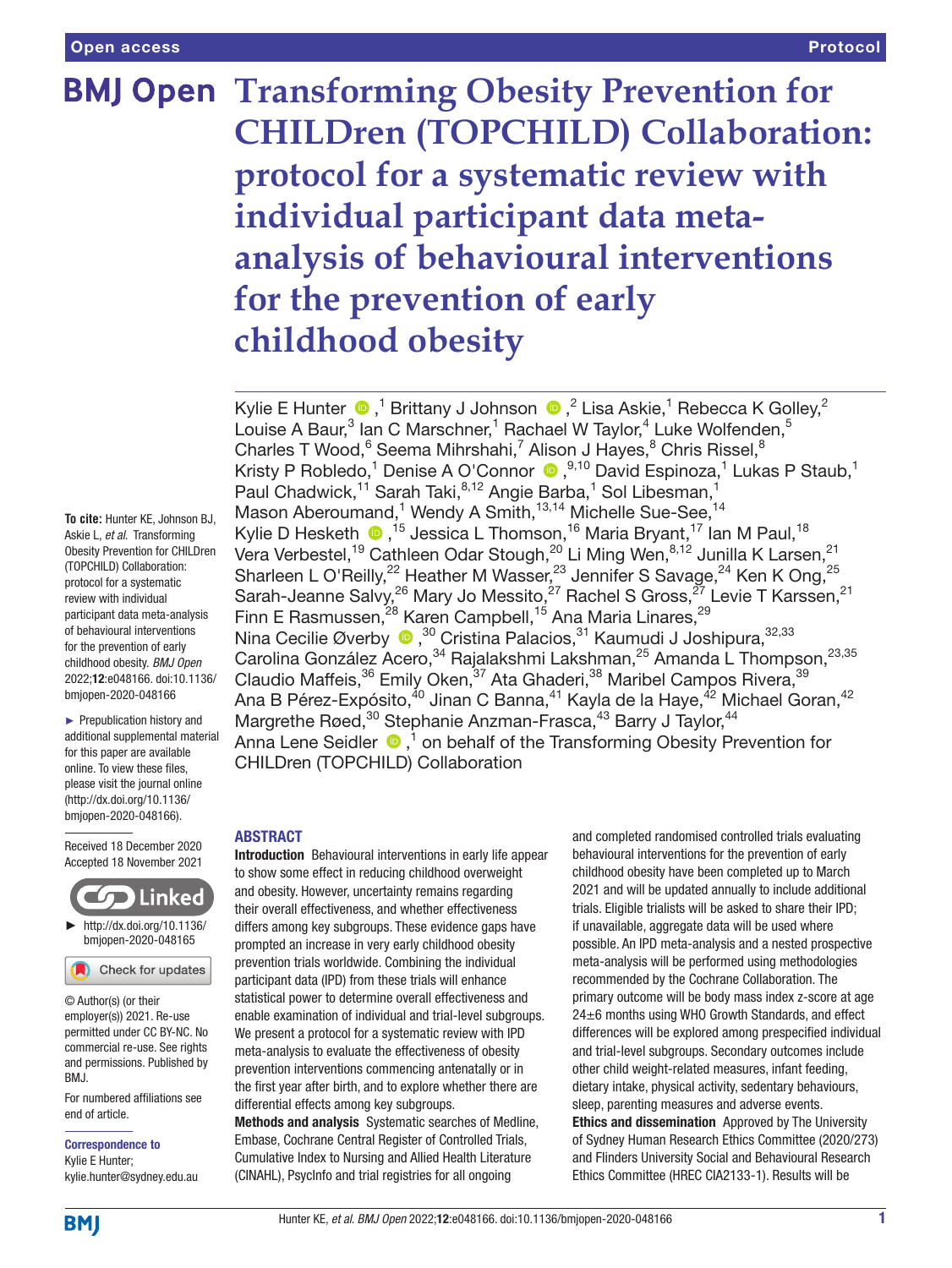# Strengths and limitations of this study

- ► This will be the largest individual participant data (IPD) metaanalysis evaluating behavioural interventions for the prevention of early childhood obesity to date, and will provide the most reliable and precise estimates of early intervention effects to inform future decision-making.
- ► IPD meta-analysis methodology will enable unprecedented exploration of important individual and trial-level characteristics that may be associated with childhood obesity or that may be effect modifiers.
- ► The proposed innovative methodologies are feasible and have been successfully piloted by members of our group.
- ► It may not be possible to obtain IPD from all eligible trials; in this instance, aggregate data will be used where available, and sensitivity analyses will be conducted to assess inclusion bias.
- ► Outcome measures may be collected and reported differently across included trials, potentially increasing imprecision; however, we will harmonise available data where possible, and encourage those planning or conducting ongoing trials to collect common core outcomes following prospective meta-analysis methodology.

relevant to clinicians, child health services, researchers, policy-makers and families, and will be disseminated via publications, presentations and media releases.

PROSPERO registration number CRD42020177408.

# **INTRODUCTION**

Childhood obesity is one of the most serious public health issues of the 21st century, and requires urgent action.<sup>12</sup> Globally, an estimated 38 million (6%) children aged under 5 years were living with overweight or obesity in 2019,<sup>[3](#page-9-1)</sup> and prevalence is increasing across every continent as environments become more obesity conducive.<sup>45</sup> While childhood obesity affects all sections of society, it disproportionately affects racial and ethnic minority groups $67$  and populations with a lower socioeconomic position (SEP), and thus is also a major health equity issue.[4](#page-9-2) Children with obesity are much more likely to have obesity across the lifecourse,[8 9](#page-9-4) and are at increased risk of short-term and long-term negative health sequelae, such as poor mental and musculoskeletal health, type 2 diabetes, asthma and cardiovascular disease.<sup>10 11</sup> This places a large burden on healthcare systems, $12$  and has significant economic consequences arising from increased disability and decreased productivity and life expectancy.[13](#page-9-7) Thus, identifying modifiable behaviours for the early prevention of childhood obesity is critical to inform the development of early intervention strategies.

There are a variety of modifiable behaviours that may influence energy balance and therefore may be implicated in childhood obesity prevention, namely, feeding practices, dietary intake, physical activity, sedentary behaviours and sleep. For instance, appropriate responsive feeding has been identified as promising for obesity prevention, $14-16$  while consumption of sugar-sweetened beverages is associated with severe obesity in children aged less than  $5$  years.<sup>17</sup> Data are mixed on the protective benefits of breast feeding for the prevention of

obesity, though some studies suggest that longer duration of exclusive breast feeding may provide modest protection.<sup>18–23</sup> Similarly, there may be an association between age at introduction of solids and growth, $24$  with mixed results surrounding the direction of this association and the underlying causal mechanisms. Previous systematic reviews have reported significant inverse associations between physical activity and measures of adiposity in children[.25–27](#page-9-12) Conversely, sedentary behaviours such as television viewing or screen time are associated with higher body mass index (BMI) levels<sup>28 29</sup> and greater adiposity $30$  in young children. There is now also a large body of observational evidence supporting the relationship between short sleep duration and an increased risk of obesity across all age groups, including infants and young children, $31-35$  though a recent systematic review found inconsistent evidence of an association between longer infant sleep duration and healthier body composition up to age 24 months. $36$ 

In addition to these behaviours, individual-level covariates known or hypothesised to be predictive for childhood obesity include prepregnancy maternal and paternal BMI, age, race, ethnicity, SEP, excess gestational weight gain, parity, smoking during pregnancy, gestational diabetes, birth mode of delivery (caesarean, vaginal), birth weight, gestational age at birth, baby's sex, intrapartum antibiotic prophylaxis and childcare attendance.[6 7 22 37 38](#page-9-3) Some of these covariates may also be individual-level effect modifiers, prediciting how effective an intervention is likely to be, for example, SEP and race/ethnicity. Trial-level characteristics such as timing of intervention onset, setting and the level of well-child healthcare available in the community may also modify intervention effectiveness.<sup>[39](#page-10-2)</sup>

#### Limitations and evidence gaps identified in previous reviews

In the past 5 years, there have been numerous reviews of childhood obesity prevention trials encompassing a variety of intervention types, settings and age groups.<sup>14 40–46</sup> Few of these focused solely on infancy, and many spanned multiple life stages from the prenatal period to 18 years of age. One review found that family-based childhood obesity prevention interventions most frequently targeted children 2–10 years of age (78%), with fewer targeting infants aged 0–1 year (24%) or the prenatal period  $(8\%)$ <sup>40</sup> Most reviews highlighted the urgent need for further rigorous evidence to inform obesity prevention interventions in the very early childhood years.[14 40–44 46](#page-9-8) Given the consequences of rapid early life weight gain, associated epigenetic changes and early onset of obesity in many children,  $3^{47}$  48 there is strong rationale to start preventive interventions early when biology is most amenable to change, and before negative obesity-conducive behavioural patterns are established.<sup>[2](#page-9-15)</sup>

Most of the childhood obesity prevention reviews to date have used qualitative methodology such as narrative reviews, content analysis and systematic reviews without meta-analysis to describe variations in study design, setting, population, interventions and outcomes, and to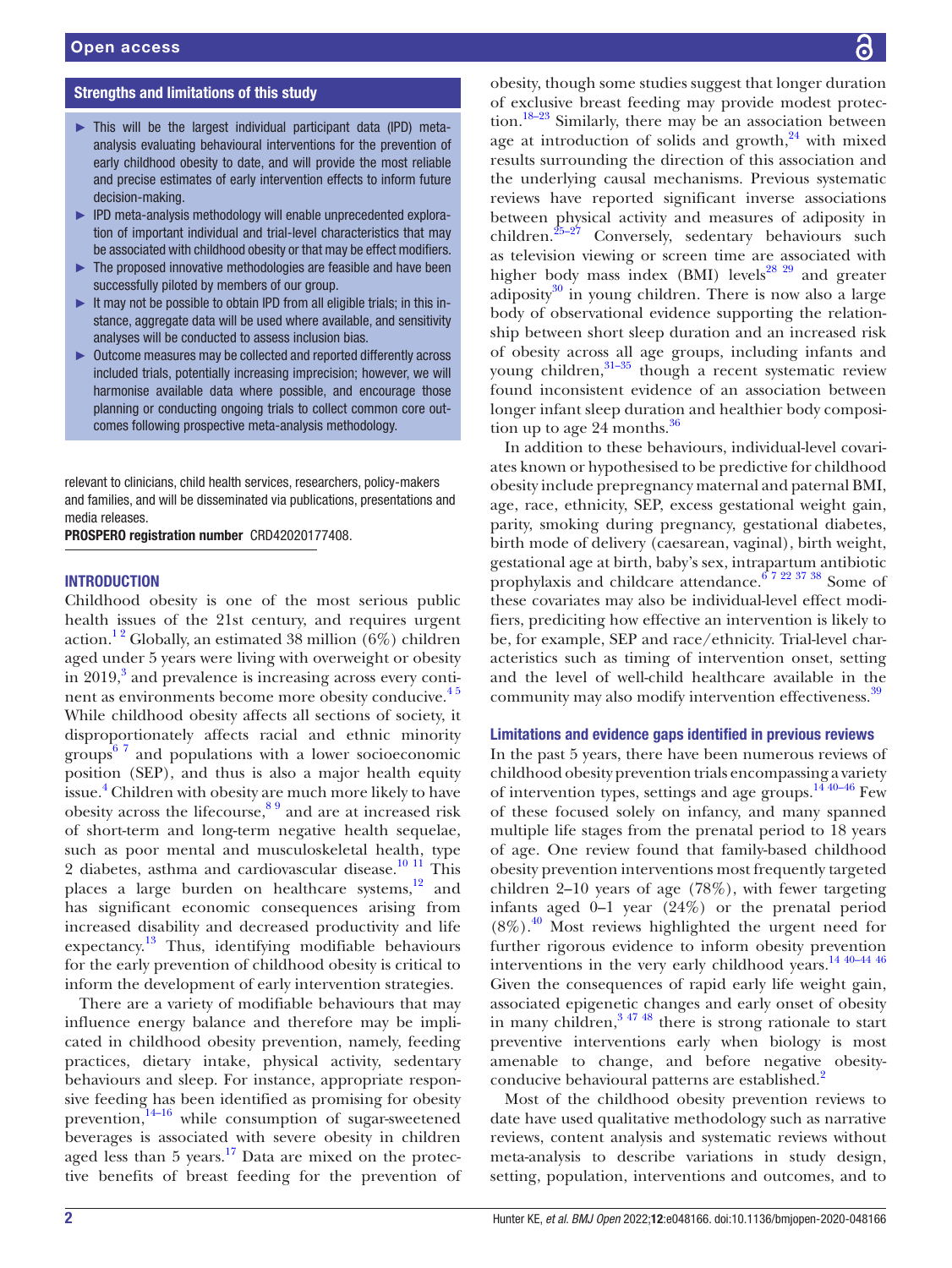hypothesise that certain individual and trial-level characteristics may enhance effectiveness via proposed conceptual frameworks and intervention models.<sup>14 40 42-46</sup> Yet. quantitative evaluation is required to formally test these hypotheses. Recently, Brown  $et \t a t^{41}$  updated a Cochrane systematic review and aggregate data meta-analysis on obesity prevention in children aged 0–18 years, and found that interventions focusing on diet and physical activity combined can lead to a small reduction in BMI z-score in children aged 0–5 years of age (mean difference −0.07, 95% CI −0.14 to −0.01). However, a huge variety in intervention approaches limited their ability to conduct meaningful comparisons, and many multicomponent interventions were originally reported as a whole package, precluding evaluation of discrete intervention characteristics. Moreover, the aggregated data were insufficient to derive conclusions on effect differences by individual-level characteristics such as ethnicity and SEP.

The Early Prevention of Obesity in Children (EPOCH) Collaboration conducted a world-first individual participant data (IPD) prospective meta-analysis (PMA) of four randomised controlled trials (RCTs) of behavioural inter-ventions for the prevention of early childhood obesity.<sup>[39](#page-10-2)</sup> They found that, compared with usual care, early childhood interventions were modestly effective in reducing BMI z-score 18–24 months after birth by 0.12 SD (which translates to a 2% decrease in obesity prevalence). However, when accounting for missing data this difference was no longer significant. There was some heterogeneity across trials, and interventions appeared to be more effective in populations with limited publicly funded existing healthcare programmes, in this instance defined as a maximum of one postnatal home visit. $39$  However, this finding needs to be confirmed in analyses including more than four studies. EPOCH's predictive analyses of individual and trial-level factors did not have sufficient power to detect reliable differences in BMI z-score. Thus, the overall effectiveness of early obesity prevention interventions remains uncertain, as does whether there may be differential effects among subgroups.

# Need for IPD meta-analysis

The limitations and evidence gaps described above highlight the need for more powerful and in-depth analyses focusing on preventive interventions in very early childhood. Since the EPOCH PMA,<sup>39</sup> we have identified more than 60 additional ongoing or completed very early obesity prevention trials worldwide with a combined sample size of more than 50 000 participants. While most trials are powered to detect some important differences in key outcomes, individually they have limited power to detect a difference in our primary outcome, BMI z-score at 24±6 months of age. In order to reliably detect a reduction in BMI z-score similar to that seen in EPOCH  $(-0.12)$ ,<sup>39</sup> 2920 participants are required (90% power, 2-sided 5% level of significance). Moreover, usually about four times that sample size  $(n-12\ 000)$  is required to detect differences in subgroups.<sup>49</sup> The expected total

sample size for Transforming Obesity Prevention for CHILDren (TOPCHILD) will exceed these estimates (as by July 2021, 45 trials including 40 030 eligible participants have already agreed to share their IPD).

Conducting a trial of this size would be time and resource intensive. A more efficient method is to combine IPD from trials in a pooled analysis to increase the sample size and therefore statistical power. This strengthens the chance of detecting intervention effect differences, and enables us to determine the size of such effects with greater certainty, $50$  while also allowing variation in study designs and population which heightens generalisability and allows a greater diversity to study effect modification for different subgroups of individuals or trial characteristics.<sup>51</sup> Moreover, this collaborative approach maximises the use of existing data, thereby reducing research waste.

Thus, we will conduct an IPD meta-analysis with detailed subgroup analyses of all available trials to confirm whether early obesity prevention interventions commencing antenatally or in the first year after birth are effective, and whether effectiveness varies across subgroups defined by individual-level or trial-level characteristics. The knowledge generated from this study can be used to inform decision-making around the design and implementation of more effective, efficient, equitable and targeted interventions for the prevention of childhood obesity and its sequelae.

# **Objectives**

This IPD meta-analysis will address the following research questions:

- 1. Compared with usual care, no intervention or attentional control, what are the effects of parent/caregiverfocused behavioural obesity prevention interventions commencing during pregnancy or infancy on:
	- a. child BMI z-score at age 24 months (±6 months)? (primary outcome),
	- b. child BMI z-score at alternative timepoints, other child weight-related measures, infant feeding, dietary intake, physical activity, sedentary behaviours, sleep, parenting measures and adverse events? (secondary outcomes),
- 2. Do intervention effects vary across individual-level characteristics (eg, parental BMI, parity, SEP, birth weight)?
- 3. Do intervention effects vary across trial-level characteristics (eg, access to existing well-child healthcare programmes, intervention mode of delivery, timing of intervention onset)?

# METHODS AND ANALYSIS

We will conduct a systematic review with IPD meta-analysis and a nested PMA according to the methods recommended by the Cochrane Collaboration. $52\,53$  A nested PMA enables integration of prospective evidence into a retrospective meta-analysis, and harmonisation among planned/ongoing studies.<sup>53</sup> Lead investigators of eligible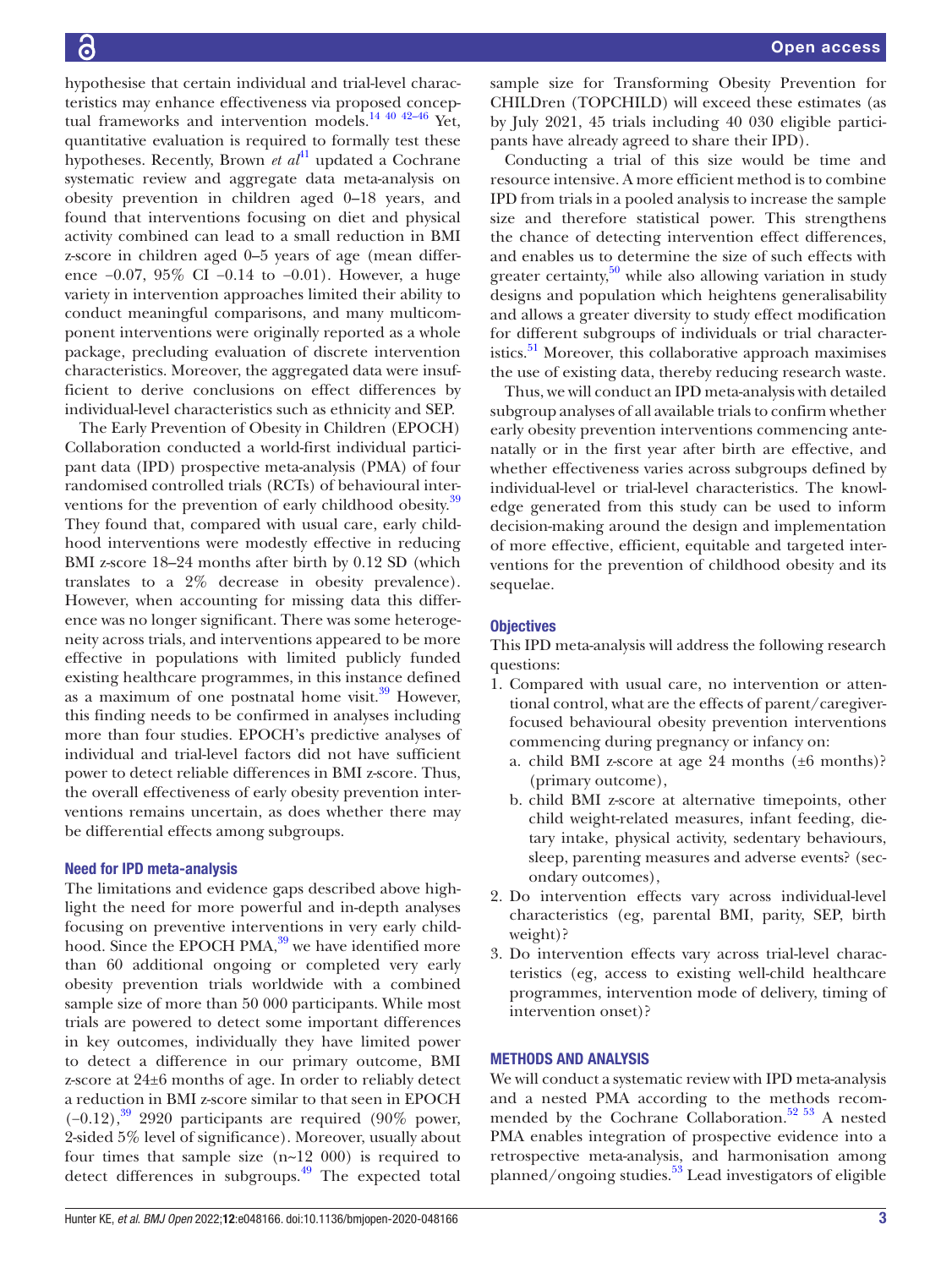trials will be invited to share their IPD and join the TOPCHILD Collaboration ([www.topchildcollaboration.](www.topchildcollaboration.org) [org](www.topchildcollaboration.org)). This protocol adheres to the Preferred Reporting Items for Systematic Review and Meta-Analysis Protocols<sup>54</sup> ([online supplemental appendix 1](https://dx.doi.org/10.1136/bmjopen-2020-048166)).

# Eligibility criteria

# Types of studies

This systematic review will include RCTs only, including feasibility studies, pilot trials and definitive trials. Randomisation may occur at the individual level or by cluster (eg, child care, community), including stepped-wedge designs. Quasi-randomised trials are excluded as they may introduce bias. There are no language or date restrictions.

#### Trial participants

Participants will be parents/caregivers (including pregnant women) and their infant(s) aged 0–12 months (at baseline). Caregiver is defined as the person with primary responsibility for care of the child, and excludes secondary sources of support, such as child care providers and early childhood teachers. Women may be primipara or multipara, and both singletons and multiples are eligible.

### Types of interventions

Interventions must be behavioural interventions targeting parents/caregivers, and include at least one component related to modifiable child behaviours that may influence overweight/obesity risk (eg, infant feeding, dietary intake, physical activity, sedentary behaviours, sleep). They may commence in the preconception or antenatal phase but must include intervention exposure targeting the birth to 12 months infancy stage, as pregnancy-only interventions are considered distinct and are currently being examined by Dodd *et al* in a separate IPD meta-analysis.<sup>55</sup> Only childhood obesity prevention-focused trials will be included; these are defined as trials that clearly state childhood obesity prevention as a key aim/objective. Interventions focused only on improving an obesity-related behaviour (eg, sleep, delayed introduction of solid foods), as well as those focused on treatment of obesity, stunting or underweight will be excluded. Trials with a dual focus to prevent obesity and undernutrition are eligible, though we will carefully consider and prespecify how their data will be incorporated in the statistical analysis plan. Interventions focused solely on nutritional supplements will be excluded, as they are not considered to be behavioural interventions.

# Types of comparator/control

Eligible trials must have either (1) a usual care control arm, defined as existing local child healthcare, or (2) no intervention (including waitlist control) or (3) attention control (eg, child safety education).

#### Types of outcome measures

To be included, trials must collect at least one of the child weight-related outcomes listed in [table](#page-4-0) 1 post intervention

(at any age), that is, BMI/BMI z-score, prevalence of overweight/obesity, per cent fat content/adiposity, skinfold thickness, abdominal circumference, waist-to-height ratio. This is considered a legitimate and pragmatic approach given our review is of multicomponent public health interventions focusing on obesity.<sup>56</sup>

# Eligibility for nested PMA

In accordance with PMA methodology,  $53$  only planned/ ongoing trials will be eligible for the nested PMA if trial results were not yet known to the investigator/s at the time the main components of the TOPCHILD protocol (ie, aims and objectives, hypotheses, eligibility criteria, main outcomes, subgroup and sensitivity analyses) were initially agreed in December 2020. We encourage investigators of planned/ongoing studies to collect the outcomes and subgroup variables listed in [table](#page-4-0) 1 where possible, to facilitate data harmonisation and synthesis.

# Information sources and search strategy

In March 2020, we undertook an initial systematic search for eligible trials using the following databases from their inception: Medline (Ovid), Embase (Ovid), Cochrane Central Register of Controlled Trials, CINAHL (EBSCO), PsycInfo, ClinicalTrials.gov and the WHO's International Clinical Trials Registry Platform's Search Portal. The full search strategy is available in [online supplemental](https://dx.doi.org/10.1136/bmjopen-2020-048166)  [appendix 2](https://dx.doi.org/10.1136/bmjopen-2020-048166). This search will be updated annually for the duration of the TOPCHILD Collaboration (currently funded until end 2023). Collaborators and contacts will also be asked to notify us of any planned, ongoing or completed trials of which they are aware that may meet the eligibility criteria.

# Selection of studies for inclusion in the review

Two members of the TOPCHILD Steering Group will independently screen all retrieved records against eligibility criteria. Any discrepancies will be resolved by discussion or, if required, adjudication by a third reviewer from the Steering Group. The Principal Investigator and/or corresponding author of eligible trials will be invited by email to join the TOPCHILD Collaboration. If there is no response to initial emails and reminders, we will contact co-authors and/or other contacts listed in registration records and consult our existing networks to see if they can reach out to those they may know. If IPD cannot be obtained for an eligible trial, we will use aggregate data sourced from publications where available.

[Online supplemental appendix 3](https://dx.doi.org/10.1136/bmjopen-2020-048166) lists eligible trials identified up to March 2021.

# Data collection, management and confidentiality Data receipt/extraction

Trialists of all eligible studies will be invited to share deidentified IPD via secure data transfer platforms or via an institutional-secure email using password-protected zip files. Data will be provided according to a prespecified coding template where possible. Otherwise, data will be accepted in any format and recoded as necessary. The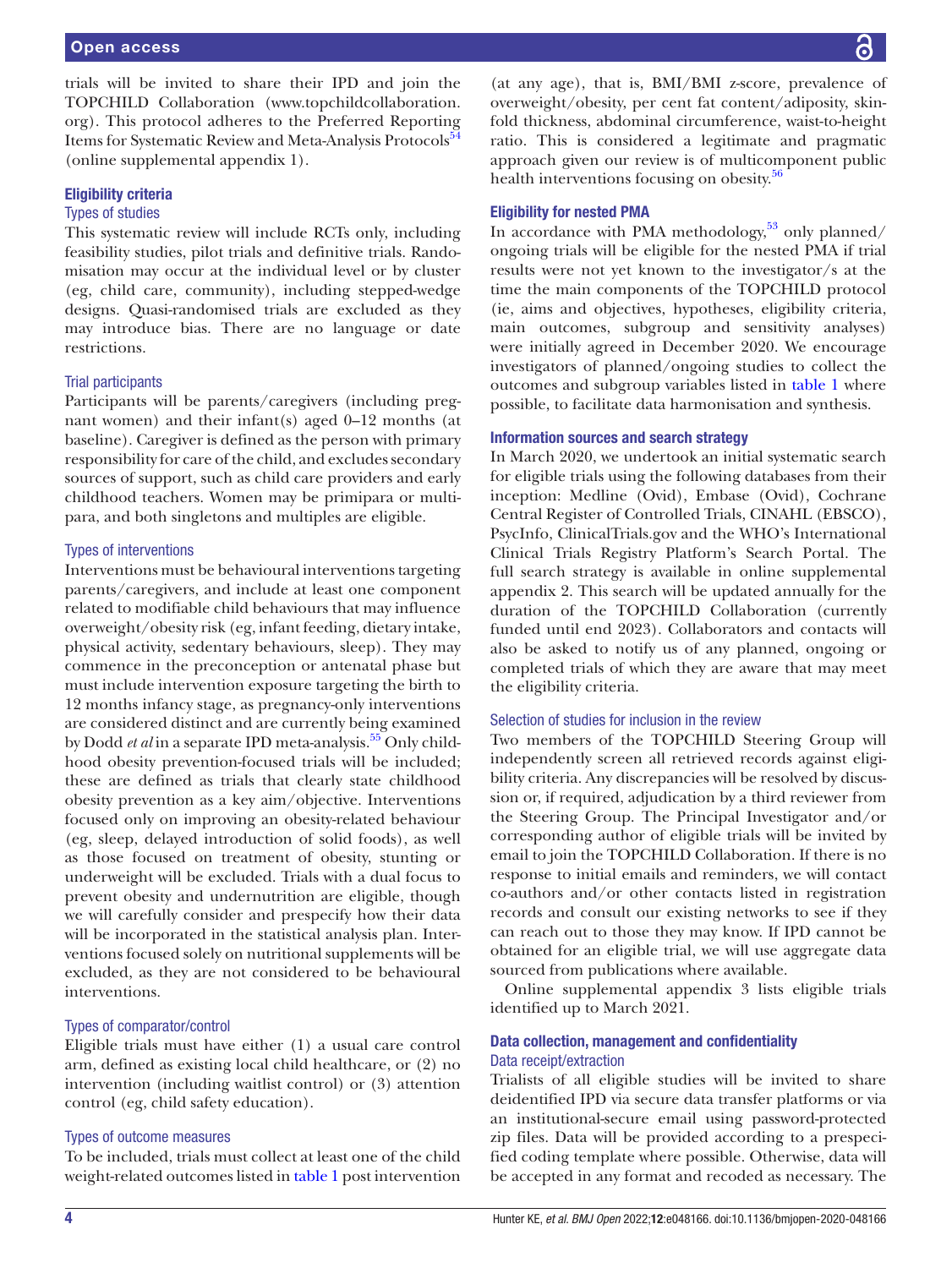<span id="page-4-0"></span>

| <b>Table 1</b> Outcomes and subgroups              |                                                                                                                                                                                                                                                                                                                                     |
|----------------------------------------------------|-------------------------------------------------------------------------------------------------------------------------------------------------------------------------------------------------------------------------------------------------------------------------------------------------------------------------------------|
| Variable                                           | Definition/explanatory text/examples*                                                                                                                                                                                                                                                                                               |
| Primary outcome                                    |                                                                                                                                                                                                                                                                                                                                     |
| BMI z-score at age 24 months $(\pm 6)$<br>months)  | Determined in accordance with WHO growth standards <sup>60</sup>                                                                                                                                                                                                                                                                    |
| Secondary outcomes                                 |                                                                                                                                                                                                                                                                                                                                     |
| BMI z-score at 12 months $(\pm 3$ months)          | Determined in accordance with WHO growth standards <sup>60</sup>                                                                                                                                                                                                                                                                    |
| BMI z-score at 48 months $(\pm 12 \text{ months})$ | Determined in accordance with WHO growth standards <sup>60</sup>                                                                                                                                                                                                                                                                    |
| BMI z-score beyond 60 months                       | Determined in accordance with WHO growth standards <sup>60</sup>                                                                                                                                                                                                                                                                    |
| Other weight-related measures                      | For example, prevalence of overweight/obesity (defined as BMI z-score of at least<br>2 SD above the WHO reference), per cent fat content/ adiposity, skinfold thickness,<br>abdominal circumference, waist-to-height ratio, velocity of weight gain, weight-for-<br>length, per cent excess BMI >95th percentile, adiposity rebound |
| Infant feeding                                     | For example, breast feeding initiation and duration, exclusivity of breast feeding,<br>age at introduction of solid foods (complementary feeding)                                                                                                                                                                                   |
| Dietary intake                                     | For example, energy intake, intake of fruit, vegetables, energy dense nutrient poor<br>foods, and sugar-sweetened beverages                                                                                                                                                                                                         |
| Sedentary behaviours                               | For example, screen time, restrained time while awake (in prams/strollers, high-<br>chairs, strapped on a caregiver's back or chest)                                                                                                                                                                                                |
| Physical activity                                  | For example, active play duration, prone play ('tummy time'), device assessed<br>physical activity time                                                                                                                                                                                                                             |
| Sleep                                              | For example, sleep duration, measures of sleep quality such as frequency and<br>duration of waking at night                                                                                                                                                                                                                         |
| Parental/caregiver measures                        | General and domain-specific parenting styles and practices, for example, parenting<br>self-efficacy, parenting styles, parent feeding practices, parent physical activity<br>practices, parent sleep practices, stress                                                                                                              |
| Adverse events                                     | For example, underweight, injuries, infection                                                                                                                                                                                                                                                                                       |
| Individual-level subgroups                         |                                                                                                                                                                                                                                                                                                                                     |
| Socioeconomic position                             | For example, household income/country median household income, parent/<br>caregiver highest education level, employment status                                                                                                                                                                                                      |
| Parental weight status                             | For example, maternal prepregnancy BMI, paternal BMI                                                                                                                                                                                                                                                                                |
| Race/ethnicity                                     | Trialist defined                                                                                                                                                                                                                                                                                                                    |
| Maternal age                                       | At recruitment                                                                                                                                                                                                                                                                                                                      |
| Maternal gestational weight gain                   | In kilograms                                                                                                                                                                                                                                                                                                                        |
| Parity                                             | Primipara, multiparous                                                                                                                                                                                                                                                                                                              |
| Mode of delivery at birth                          | Caesarean, vaginal                                                                                                                                                                                                                                                                                                                  |
| Birth weight                                       | In grams                                                                                                                                                                                                                                                                                                                            |
| Weight for gestational age                         | Small for gestational age, appropriate for gestational age, large for gestational age                                                                                                                                                                                                                                               |
| <b>Sex</b>                                         | Female, male, uncertain/other                                                                                                                                                                                                                                                                                                       |
| Gestational age at birth                           | Preterm, term                                                                                                                                                                                                                                                                                                                       |
| Household composition                              | For example, 2 versus 1 adult household, siblings, marital status                                                                                                                                                                                                                                                                   |
| Type of pregnancy                                  | Singleton, multiple                                                                                                                                                                                                                                                                                                                 |
| Maternal diabetes                                  | Gestational, type 1, type 2                                                                                                                                                                                                                                                                                                         |
| Smoking during pregnancy                           | yes/no                                                                                                                                                                                                                                                                                                                              |
| Infant's age at enrolment                          | In months                                                                                                                                                                                                                                                                                                                           |
| Child's age at final assessment                    | In months                                                                                                                                                                                                                                                                                                                           |
| Child care attendance                              | yes/no                                                                                                                                                                                                                                                                                                                              |
| Trial-level subgroups                              |                                                                                                                                                                                                                                                                                                                                     |
| Delivery mode (intervention)                       | For example, face-to-face, letter, mobile digital device, individual versus group                                                                                                                                                                                                                                                   |
| Intervention setting                               | For example, household residence, community healthcare facility                                                                                                                                                                                                                                                                     |

Continued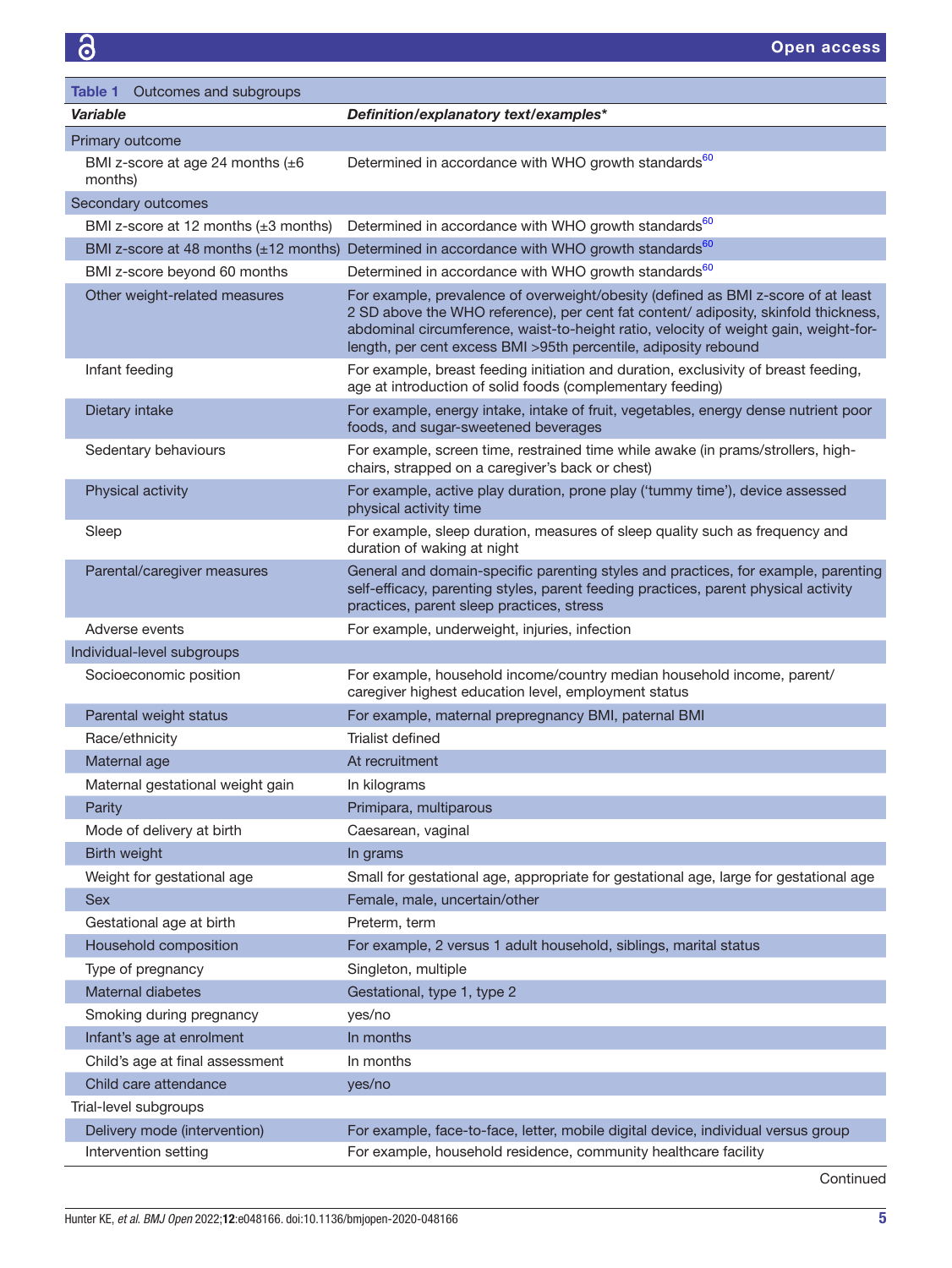| Continued<br>Table 1                                 |                                                                                                                                                                                           |
|------------------------------------------------------|-------------------------------------------------------------------------------------------------------------------------------------------------------------------------------------------|
| Variable                                             | Definition/explanatory text/examples*                                                                                                                                                     |
| Intervention dose/intensity                          | For example, total number of contacts, frequency of contact, duration of contact                                                                                                          |
| Fidelity                                             | Planned, actual                                                                                                                                                                           |
| Timing of intervention onset                         | Preconception, antenatal, postnatal                                                                                                                                                       |
| Timing of intervention completion                    | Child age in months                                                                                                                                                                       |
| Current level of background care in the<br>community | Descriptive, categorisation to be determined, for example, expected number<br>of health contacts between birth and 1 year, expectation of attending prenatal<br>programmes (yes/no), etc. |
| Country                                              | Low, middle, high income                                                                                                                                                                  |
| Behavioural±other intervention type                  | Behavioural intervention(s) alone versus behavioural+other intervention type (eg,<br>supplement)                                                                                          |

\*Exact measures and definitions will depend on what the individual trials have collected and the degree to which harmonisation is possible. Specific details of all outcome measures will be elaborated on in our forthcoming statistical analysis plan, which will be agreed and signed off by the Collaboration before any data are analysed.

BMI, body mass index.

data management team (within the TOPCHILD Steering Group) will receive and store the data in perpetuity in a secure, customised database at the NHMRC Clinical Trials Centre, University of Sydney, and data management will follow the *University of Sydney Data Management Policy 2014*. Each trial will also be asked to provide metadata (ie, data that provides information about their trial dataset), such as questionnaires, data collection forms and data dictionaries to aid understanding of the dataset. Trial-level data, such as setting, intervention timing, mode of delivery, comparator/control details, method of sequence generation, allocation concealment, geographical location, sample size, outcome measures and definitions will be extracted into a database and cross-checked against any published reports, trial protocols, registration records and data collection sheets.

## Data processing

Data from each trial will be checked with respect to range, internal consistency, consistency with published reports and missing items. Integrity of the randomisation process will be examined by reviewing the chronological randomisation sequence and pattern of assignment, as well as the balance of participant characteristics across intervention and control groups. Any inconsistencies or missing data will be discussed with trialists and/or data managers and resolved by consensus. Once finalised, data from each of the trials will be combined into a single TOPCHILD Collaboration database.

# Risk of bias assessment and certainty of evidence appraisal

Included studies will be assessed for risk of bias by two independent reviewers from the TOPCHILD Steering Group using Version 2 of the Cochrane risk-of-bias tool for randomised trials (RoB 2).<sup>57</sup> This tool includes five domains encompassing bias arising from: the randomisation process, deviations from intended interventions, missing outcome data, measurement of the outcome and selection of the reported result. For cluster-randomised

trials, bias arising from identification or recruitment of individual participants within clusters will also be assessed[.45](#page-10-15) The certainty of evidence will be assessed according to Cochrane procedures $58$  using the Grading of Recommendations Assessment, Development and Evaluation approach.<sup>59</sup> Any differences will be resolved by consensus or with a third reviewer from the TOPCHILD Steering Group.

# Primary outcome

The primary outcome will be BMI z-score at age 24 months (±6 months), determined in accordance with WHO growth standards.<sup>[60](#page-10-13)</sup> We selected BMI z-score, over other measures such as weight-for-length, in light of accumulating evidence that it is more highly correlated with weight status in infancy and is better at predicting future obesity risk. $61-65$  In addition, WHO BMI for age charts are applicable to all infants/children regardless of SEP or ethnicity, which aligns with the global nature of the TOPCHILD Collaboration.<sup>[66](#page-10-19)</sup>

# Secondary outcomes

All outcomes are detailed in [table](#page-4-0) 1. Where possible, definitions will be standardised, otherwise outcomes will be used as defined within each trial. Secondary outcomes include BMI z-score at other timepoints, other measures of child weight, infant feeding (including breast feeding and introduction of solid foods), dietary intake, sedentary behaviours, physical activity and sleep, as well as parent/ caregiver-related measures. We will also assess any adverse events, such as underweight or poor weight gain.

# **Subgroups**

All included subgroups are listed in [table](#page-4-0) 1. Individuallevel and trial-level subgroup analyses will be conducted for the primary outcome of BMI z-score at age 24 months (±6 months). Those of primary interest at the individual level include SEP, race/ethnicity, prepregnancy maternal/ paternal BMI, maternal age, gestational weight gain and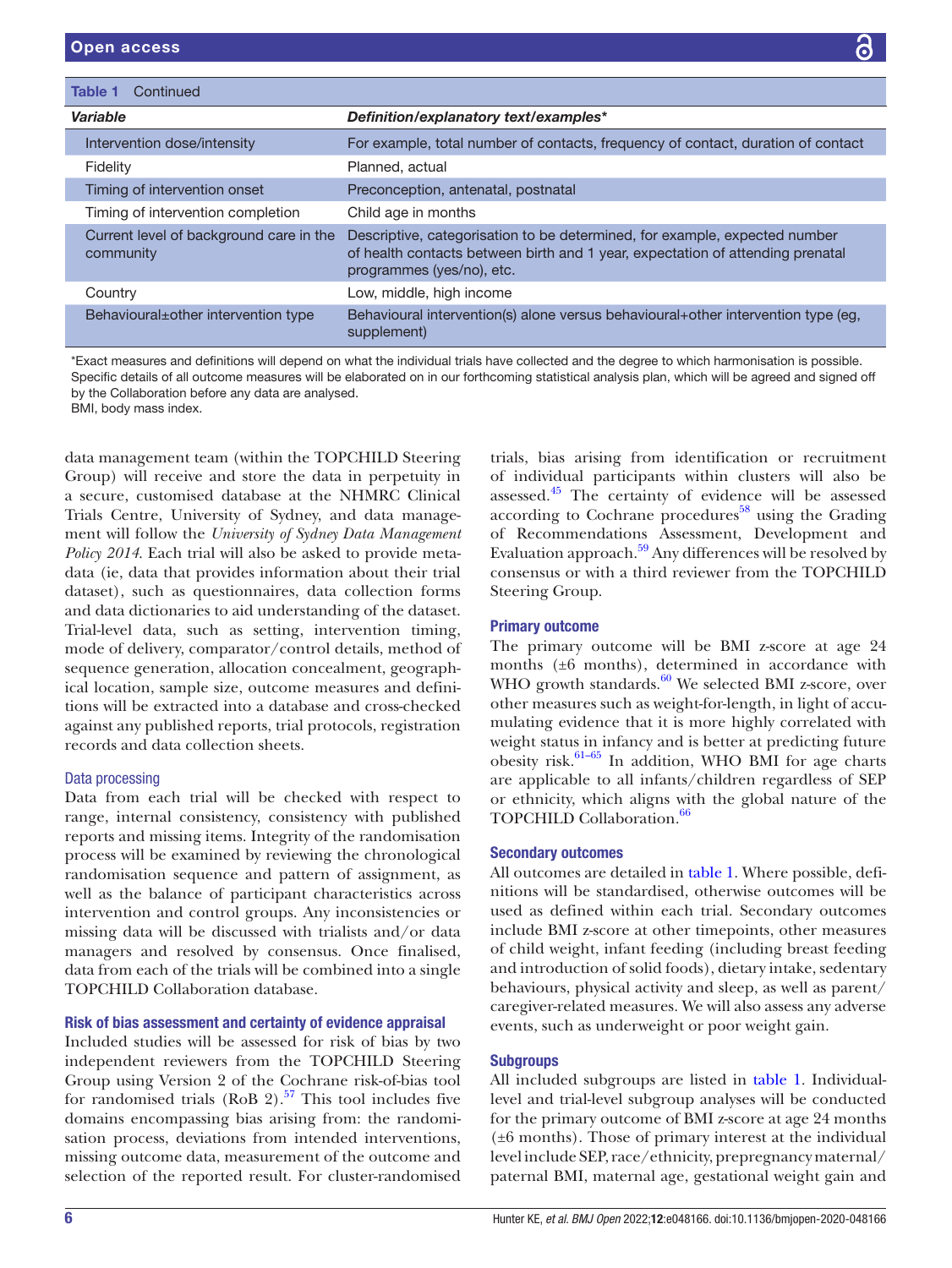Where possible, outcomes and subgroups will be collected as continuous variables to maximise power to detect intervention effects and interactions, and enable exploration of any non-linear relationships.<sup>67</sup> Dichotomous and categorical variables will also be collected to aid interpretation, and if data are insufficient for the prespecified subgroup analyses, categories will be collapsed prior to any analyses being conducted.

# Data analysis

A detailed statistical analysis plan will be prepared and agreed on by the TOPCHILD Collaboration members prior to any analyses being undertaken. Analyses will follow the intention-to-treat principle and include all randomised infant–parent/caregiver dyads for which data are available (including any that were excluded from the original study analysis). For cluster RCTs, correlated data will be taken into account by fitting the models using generalised estimating equations to derive appropriate standard errors. Correlations between multiples also will be accounted for in the analyses.

The primary analysis for all outcomes will be conducted using a one-stage approach combining all available IPD and aggregate data (where IPD are unavailable) to reduce the risk of availability bias. $68\,69$  The combined dataset will be analysed including trial as a random effect. Models will be chosen appropriate to the outcome type. Generalised linear models with appropriate distributions and link functions will be used for continuous and binary outcomes, while Cox proportional hazards regression will be used to analyse time-to-event outcomes subject to censoring. For example, linear models will be used for the primary outcome while relative risk binomial regression with log link function will be used for prevalence of overweight/obesity, and Cox models will be used for breast feeding duration. Where possible, continuous outcomes and subgroup variables will be analysed on their contin-uous scale to maximise utility of available data.<sup>[67](#page-10-20)</sup>

Heterogeneity of intervention effects across trials will be investigated using quantitative measures  $(I^2)$  supplemented by graphical presentations as recommended in the Cochrane Handbook.<sup>70</sup> Any notable heterogeneity identified will be explored further to ascertain if the combination of trials is appropriate.

Results will be reported using appropriate estimates of intervention effect (relative risks, mean differences or hazard ratios) with 95% CIs and associated two-sided p values. For trials with multiple intervention arms, we will present the data for each intervention arm compared with the control arm, with the number of participants in the control arm adjusted to ensure no double counting.<sup>41</sup> Missing data will be explored in sensitivity analyses using appropriate methods. All analyses will be performed using the open-source software  $R^{71}$  $R^{71}$  $R^{71}$ .

Differences in intervention effect between the prespecified subgroups will be examined by testing a treatment by subgroup interaction term within the 1-stage-model. Findings of subgroup analyses will be reported as exploratory,<sup>[72](#page-10-24)</sup> and summarised using a 1-stage-approach supplemented by graphical presentation in a forest plot using a 2-stage-approach. Non-linear relationships will be explored for continuous subgroup variables using a multivariate meta-analysis of the trend. $67$ 

Other exploratory analyses for the primary outcome will include graphical presentation of BMI z-score distributions to investigate any differences beyond mean differences and examine any non-linear relationships. The potential for mediation and moderator analyses using parent/caregiver measures will be explored and detailed in a statistical analysis plan after we have extracted information about relevant variables collected by included trials.

# Assessment of selection or publication bias

Potential selection bias and publication bias will be investigated by conducting a nested PMA and comparing prospectively versus retrospectively included trials in a sensitivity analysis.<sup>53</sup> We will also seek to include any unreported outcomes sourced from each trial's IPD, which may alleviate selective outcome reporting bias.<sup>52</sup> Lastly, contour-enhanced funnel plots will be used to examine whether there are differences in results between more and less precise studies.

## Adjustments for multiple testing

Only one primary outcome was selected for this study [\(table](#page-4-0) 1). For secondary outcomes and subgroup analyses, no formal adjustments will be made for the potential inflation of type 1 error rates due to multiple testing. Instead, we will follow Schulz and Grimes' approach<sup>5</sup> and recommendations of the Cochrane Collaboration.<sup>[70](#page-10-22)</sup> This involves cautious interpretation of the magnitudes of effect, patterns and consistency of results across related outcomes and clinical/biological plausibility rather than focusing on any single statistically significant result in isolation which can be extremely misleading.<sup>[70 72](#page-10-22)</sup>

## Planned sensitivity analyses

Where possible, the following sensitivity analyses will be conducted for the primary outcome:

- ► Two stage approach.
- Including IPD only, that is, excluding trials without IPD available.<sup>[55](#page-10-11)</sup>
- ► Including prospectively included trials only (nested PMA), that is, planned/ongoing trials for which results were not yet known to investigator/s at the time the main components of the TOPCHILD protocol were agreed.<sup>[53](#page-10-9)</sup>
- ► Adjusting for birth weight as a covariate.
- Excluding trials with a high risk of bias for sequence generation and/or allocation concealment and/or loss to follow-up.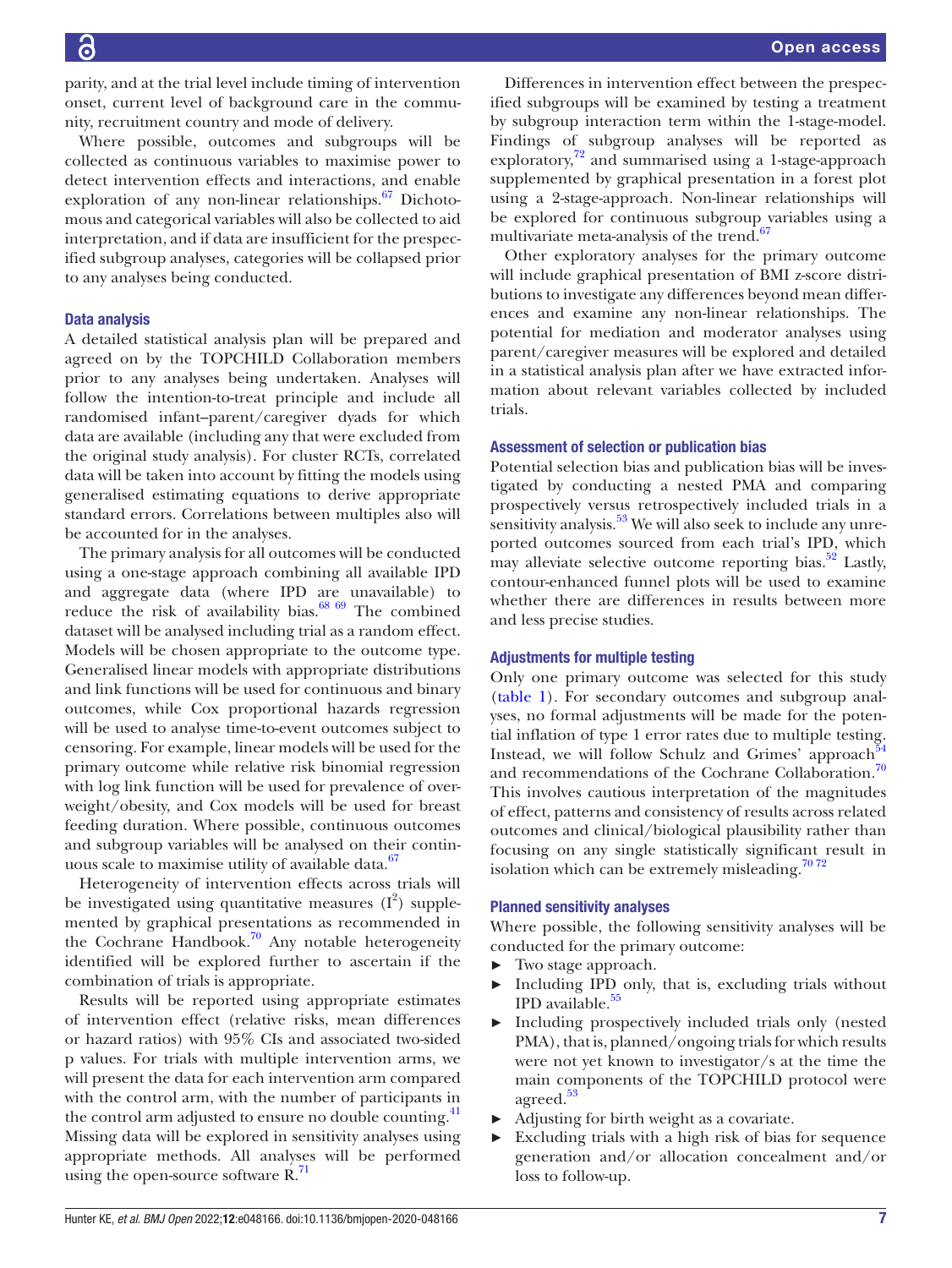- ► Excluding trials with a significant conflict of interest (eg, funded by industry).
- The impact of missing data on conclusions about the intervention effect (if appropriate).

# Project management

Membership of the TOPCHILD Collaboration includes trial representatives from each of the trials contributing IPD to the project, a Steering Group and an Advisory Group. Trial representatives have the opportunity to contribute their expert knowledge to the TOPCHILD Collaboration and provide input into the protocols, statistical analysis plan and final results manuscript. The Steering Group will be responsible for data collection, management and analysis, as well as communication within the Collaboration, including newsletter updates, maintenance of the TOPCHILD website and organisation of virtual or face-to-face collaborator meetings. The Advisory Group will comprise invited experts in childhood obesity prevention, IPD meta-analysis, statistics, behaviour change theory/methods and policy implementation.

# ETHICS AND DISSEMINATION Ethical considerations

IPD will be provided by each included trial on the stipulation that ethical approval has been provided by their respective Human Research Ethics Committees (or equivalent), and participants gave informed consent before enrolment to participate in the initial individual trials. Trialists remain the custodians of their own data, which will be deidentified before being shared with the TOPCHILD Collaboration. Ethical approval for this project has been granted by The University of Sydney Human Research Ethics Committee (2020/273) and Flinders University Social and Behavioural Research Ethics Committee (project no. HREC CIA2133-1).

# Publication policy

TOPCHILD manuscripts will be prepared by the Steering Group in consultation with the Advisory Group, and circulated to the full Collaboration for comment, revision and approval prior to submission for publication. Any reports of the results of this study will be published either in the name of the collaborative group, or by representatives of the collaborative group on behalf of the TOPCHILD Collaboration, as agreed by members of the collaborative group.

#### **DISCUSSION**

This will be the largest IPD meta-analysis to date of trials evaluating behavioural obesity prevention interventions commencing in very early childhood. The findings will inform next generation obesity prevention initiatives that are effective, efficient and equitable. Such interventions could set children on a better health trajectory early on and reduce the potentially life-long burden of disease associated with obesity.

The main strengths of this study arise from use of IPD meta-analysis methodology, which is considered the 'gold standard'. $73$  It involves collecting the raw line-by-line data for each participant in each study from the original trialists. This can improve the quality of data, and enables more in-depth and precise analyses than would be possible using only published aggregate data.<sup>52</sup> In particular, IPD meta-analysis will enable thorough exploration of individual-level and trial-level subgroups, so that we may quantify any differential effects and uncover the key determinants of successful outcomes. This addresses the limitations identified in previous reviews of childhood obesity prevention, $39\frac{41\frac{46}{6}}{60}$  where such detailed and sufficiently powered analyses were simply not possible.

A potential limitation of this study is the risk of not obtaining IPD from all eligible studies, resulting in inclusion bias. Where available, we will include aggregate data from these studies, and conduct sensitivity analyses with inclusion of IPD only to explore potential bias.<sup>74</sup> Further, there may be variations across studies in how measures are collected and reported, which may lead to some imprecision and difficulties pooling the data. We will seek to address this using nested PMA methodology, whereby researchers of planned or ongoing trials are encouraged to harmonise their trial design and collect core outcome measures to facilitate meta-analysis and interpretation.<sup>[53](#page-10-9)</sup> For completed studies, we will derive common outcome variables by cleaning, recoding and converting existing measures where possible.

We plan to complete the first round of study identification and IPD collection by early 2021, then conduct the primary analyses and disseminate the results by the end of 2022. Trials that are not completed in time to provide data for this cycle will remain a part of the TOPCHILD Collaboration, and their data will be included in future updates of TOPCHILD. Depending on data availability, we may consider collecting additional emerging variables of interest, such as intrapartum antibiotic prophylaxis and the microbiome, for future TOPCHILD cycles.

This IPD meta-analysis will be conducted in parallel with a complementary TOPCHILD project (Johnson *et*   $a^{j}$ <sup>n</sup> unpublished), which aims to deconstruct childhood obesity interventions into their components (ie, delivery features, target behaviours and behaviour change techniques) using systematic, internationally recognised frameworks and both published and unpublished trial materials. In future, the resulting dataset curated from these two projects will be used for predictive modelling of intervention component effectiveness at an individual participant level, facilitating a personalised or precision medicine approach to public health prevention.

The TOPCHILD Collaboration will maximise use of existing trial data that will enable us to understand and use the most effective intervention components for specific population groups and contexts. It will provide urgently needed evidence to inform development and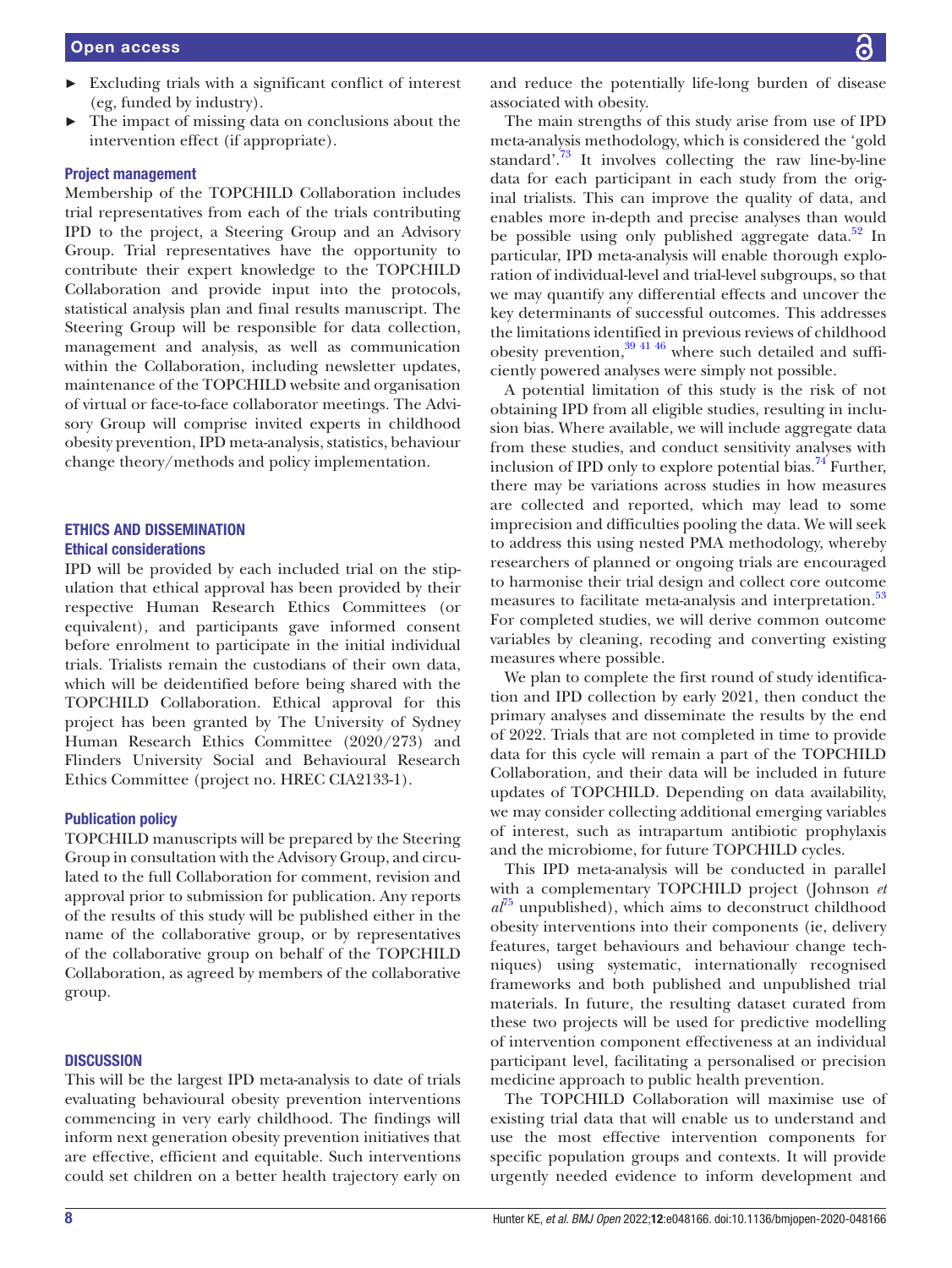6

implementation of effective, efficient and equitable interventions for the prevention of early childhood obesity. The results will be of prime importance for guideline developers, policy-makers, consumers and the research community. Further information and updates on the TOPCHILD Collaboration can be found at [www.topchild](http://www.topchildcollaboration.org) [collaboration.org](http://www.topchildcollaboration.org)

#### Author affiliations

<sup>1</sup>NHMRC Clinical Trials Centre, The University of Sydney, Sydney, New South Wales, Australia

<sup>2</sup> Caring Futures Institute, College of Nursing and Health Sciences, Flinders University, Adelaide, South Australia, Australia

<sup>3</sup>Children's Hospital Westmead Clinical School, The University of Sydney, Westmead, New South Wales, Australia

4 Department of Medicine, University of Otago, Dunedin, New Zealand

<sup>5</sup>School of Medicine and Public Health, The University of Newcastle, Callaghan, New South Wales, Australia

6 School of Medicine, Duke University, Durham, North Carolina, USA

<sup>7</sup>Department of Health Systems and Populations, Faculty of Medicine, Health and Human Sciences, Macquarie University, Sydney, New South Wales, Australia <sup>8</sup>School of Public Health, Faculty of Medicine and Health, The University of Sydney,

Sydney, New South Wales, Australia <sup>9</sup>Department of Epidemiology and Preventive Medicine, School of Public Health and Preventive Medicine, Monash University, Clayton, Victoria, Australia

<sup>10</sup>Monash Department of Clinical Epidemiology, Cabrini Institute, Malvern, Victoria, Australia

<sup>11</sup>Centre For Behaviour Change, University College London, London, UK

<sup>12</sup>Population Health Research and Evaluation Hub, Sydney Local Health District, Camperdown, New South Wales, Australia

<sup>13</sup>Canterbury Community Health Centre, Sydney Local Health District, Campsie, New South Wales, Australia

14Consumer Representative, Sydney, New South Wales, Australia

 $15$ Institute for Physical Activity and Nutrition, Deakin University, Geelong, Victoria, Australia

<sup>16</sup> Agricultural Research Service, USDA, Stoneville, Mississippi, USA

<sup>17</sup>Department of Health Sciences and the Hull York Medical School, University of York, York, UK

<sup>18</sup>Penn State College of Medicine, Hershey, Pennsylvania, USA

<sup>19</sup>Department of Rehabilitation Sciences, Ghent University, Ghent, Belgium

<sup>20</sup>Department of Psychology, University of Cincinnati, Cincinnati, Ohio, USA

<sup>21</sup>Behavioural Science Institute, Radboud Universiteit, Nijmegen, The Netherlands

<sup>22</sup>School of Agriculture and Food Science, University College Dublin, Dublin, Ireland <sup>23</sup>Department of Nutrition, University of North Carolina at Chapel Hill, Chapel Hill,

North Carolina, USA <sup>24</sup>Department of Nutritional Sciences & Center for Childhood Obesity Research,

Pennsylvania State University, University Park, Pennsylvania, USA

<sup>25</sup>MRC Epidemiology Unit, University of Cambridge, Cambridge, UK

<sup>26</sup>Research Center for Health Equity, Cedars-Sinai Medical Center, West Hollywood, California, USA

<sup>27</sup>Grossman School of Medicine, New York University, New York, New York, USA  $^{28}$ Department of Global Public Health, Karolinska Institute, Stockholm, Sweden

<sup>29</sup>College of Nursing, University of Kentucky, Lexington, Kentucky, USA

 $30$ Faculty of Health and Sport Sciences, Department of Nutrition and Public Health, University of Agder, Kristiansand, Vest-Agder, Norway

<sup>31</sup>Department of Dietetics and Nutrition, Robert Stempel College of Public Health & Social Work, Florida International University, Miami, Florida, USA

 $32$ Department of Epidemiology, Harvard University T H Chan School of Public Health, Boston, Massachusetts, USA

<sup>33</sup>Center for Clinical Research and Health Promotion, University of Puerto Rico Medical Sciences Campus, San Juan, Puerto Rico, USA

<sup>34</sup>Social Protection and Health Division, Inter-American Development Bank, Santo Domingo, Distrito Nacional, Dominican Republic

<sup>35</sup>Department of Anthropology, University of North Carolina at Chapel Hill, Chapel Hill, North Carolina, USA

<sup>36</sup>Pediatric Diabetes and Metabolic Disorders Unit, University of Verona, Verona, Italy

 $37$ Division of Chronic Disease Research Across the Lifecourse, Department of Population Medicine, Harvard Medical School and Harvard Pilgrim Health Care Institute, Boston, Massachusetts, USA

<sup>38</sup>Department of Clinical Neuroscience, Karolinska Institute, Stockholm, Sweden <sup>39</sup>Medical Sciences Campus, University of Puerto Rico, San Juan, Puerto Rico, USA 40Social Protection and Health Division, Inter-American Development Bank, Washington, District of Columbia, USA

<sup>41</sup> Department of Human Nutrition, Food and Animal Sciences, University of Hawaii, Honolulu, Hawaii, USA

<sup>42</sup>Department of Preventive Medicine, University of Southern California, Los Angeles, California, USA

43Department of Pediatrics, Jacobs School of Medicine and Biomedical Sciences, University at Buffalo, Buffalo, New York, USA

44Better Start National Science Challenge, University of Otago, Dunedin, New Zealand

Twitter Kylie E Hunter [@KylieEHunter](https://twitter.com/KylieEHunter), Brittany J Johnson [@brittanyjayne8,](https://twitter.com/brittanyjayne8) Seema Mihrshahi [@DrSeemaM](https://twitter.com/DrSeemaM), Kylie D Hesketh [@KylieHesketh](https://twitter.com/KylieHesketh), Sharleen L O'Reilly [@](https://twitter.com/oreillysharleen) [oreillysharleen,](https://twitter.com/oreillysharleen) Nina Cecilie Øverby [@OverbyNina](https://twitter.com/OverbyNina) and Anna Lene Seidler [@](https://twitter.com/LeneSeidler) [LeneSeidler](https://twitter.com/LeneSeidler)

Acknowledgements The authors thank Slavica Berber for guidance on the search strategy, and Jonathan Williams for his project management support. We would also like to acknowledge the NHMRC Centre of Research Excellence in Early Prevention of Obesity in Childhood (EPOCH CRE), who supported the pilot and foundational work for this project. Lastly, we thank Maria Luisa Garmendia and Camila Corvalan for their feedback on an earlier version of this protocol.

Contributors ALS together with KEH, BJJ, LA, RG conceived the idea for the study. KEH, BJJ, ALS, LA, RG developed the research question and protocol registration. KEH wrote the first draft of the manuscript. KEH, BJJ, ALS, RG, LA developed the eligibility criteria and search strategy. KEH, MA, AB, BJJ, SL, ALS performed the search and screening. AH, CR, CTW, DE, DAO'C, IM, KPR, LAB, LPS, LMW, MS-S, PC, RT, SM, ST, WS provided critical review and feedback at each stage of the process. All authors critically revised the manuscript for intellectual content, and agreed and approved the final manuscript. KEH is the guarantor of the review.

Funding This work was supported by the Australian National Health and Medical Research Council (NHMRC) Ideas Grant TOPCHILD (Transforming Obesity Prevention for CHILDren): Looking into the black box of interventions (GNT1186363). Funders had no role in developing this protocol. Individual authors declare the following funding: ALT reports funding from NIH R01HD073237; AML reports funding from NIH National Center for Advancing Translational Science through grant # UL1TR000117 and UL1TR001998; BJT reports funding from Health Research Council of New Zealand; CGA reports funding from The PepsiCo Foundation; CP reports funding from National Institutes of Health, Robert Wood Johnson Foundation, World Health Organization, US Department of Agriculture; COS reports funding from University of Cincinnati University Research Council; DAOC is supported by an Australian National Health and Medical Research Council (NHMRC) Translating Research into Practice Fellowship (APP1168749); EO reports the PROBIT study was supported by grant MOP-53155 from the Canadian Institutes of Health Research and grant R01 HD050758 from the US National Institutes of Health; IMP reports funding from grant R01DK088244 from the United States National Institute of Diabetes and Digestive and Kidney Diseases; JCB reports funding from US Department of Agriculture; JKL and LTK reports funding from Fonds NutsOhra awarded (100.939); JSS reports funding from NIH NIDDK, NIH NHLBI, PCORI; JLT is an employee of USDA ARS and the Agency did fund the Delta Healthy Sprouts Trial (Project 6401-5300-003-00D); KdlH reports funding from 1R01HD092483-01 (MPI: de la Haye, Salvy), NIH/NICHD; KDH is supported by an Australian Research Council Future Fellowship (FT130100637); LMW reports funding from NHMRC (#393112; #1003780; #1169823); LW is supported by a NHMRC Career Development and NHF Future Leader Fellowship; MB reports HAPPY was funded by a UK NIHR Programme Grant for Applied Research (project number RP-PG-0407-10044); MCR reports The Baby Act Trial was sponsored by the Center for Collaborative Research in Health Disparities under grant U54 MD007600 of the National Institute on Minority Health and Health Disparities from the National Institutes of Health; MJM reports funding from USDA AFRI 2011-68001-30207; NCØ reports their original study was partly funded by the Norwegian Women's Public Health Association, who had no influence on any part of the study design, implementation and evaluation; RKG is a Chief Investigator on the Early Prevention of Obesity in Childhood, NHMRC Centre for Research Excellence (1101675); RSG is supported by the National Institute of Food and Agriculture/US Department of Agriculture, award number 2011-68001- 30207, and the National Institutes of Health/National Institute of Child Health and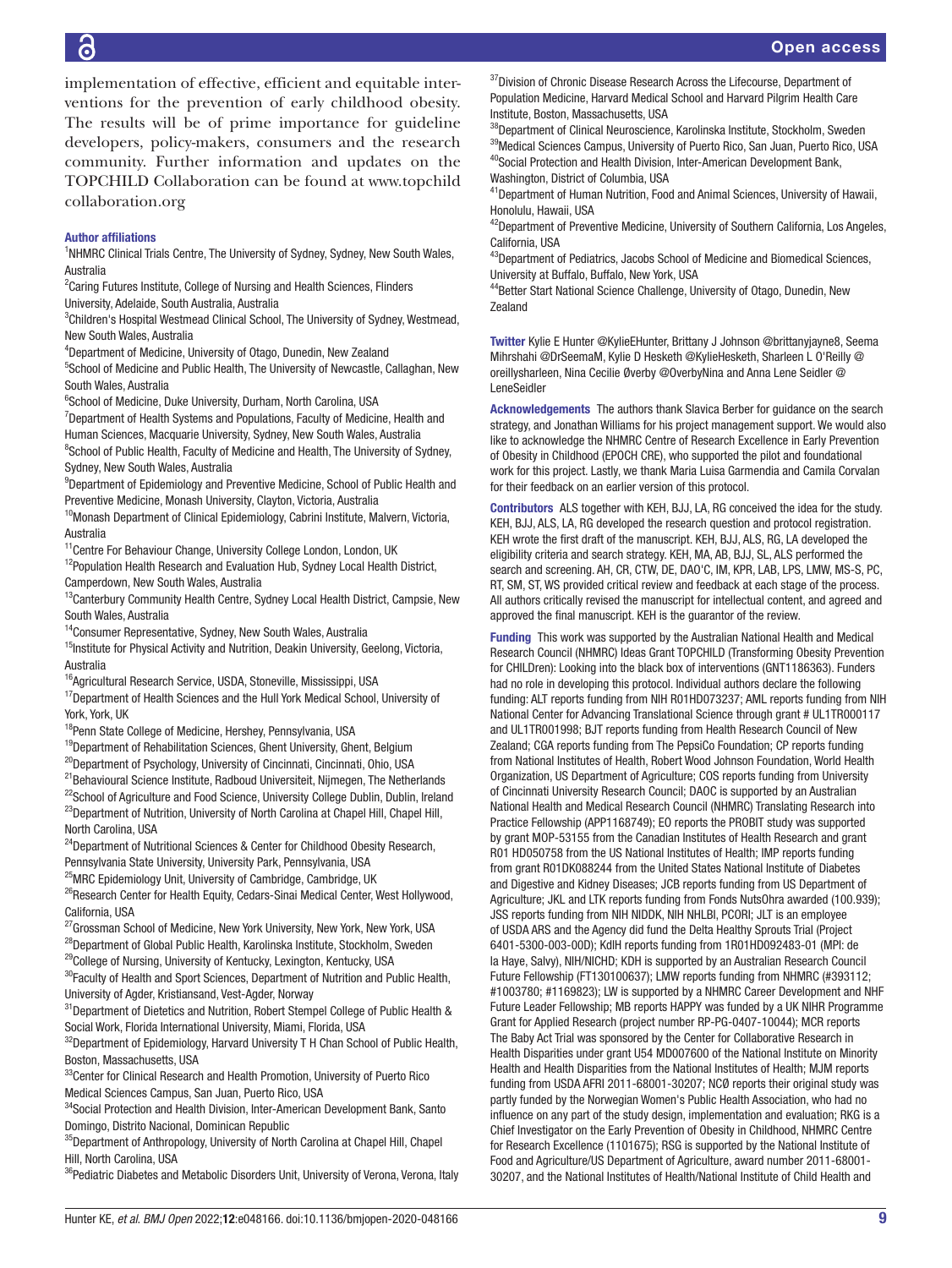Human Development through a K23 Mentored Patient-Oriented Research Career Development Award (K23HD081077; principal investigator: Rachel S. Gross); RL reports funding from UK NPRI (National Prevention Research Initiative), MRC PHIND (Public Health Intervention Development programme); SLOR reports funding from European Unions Horizon 2020 Research and Innovation Programme (Grant Agreement no. 847984) and Australia National Health and Medical Research Council (NHMRC) (Grant application no. APP1194234); S-JS reports funding from NIMHD U54MD000502 (MPI: Salvy & Dutton Project #2), NICHD R01HD092483 (MPI: Salvy & de la Haye); SA-F is a co-investigator on the current INSIGHT grant which follows participants to ages 6 and 9: NIH 2R01DK088244; ABP-E reports the SPOON program in Guatemala is funded by the Inter-American Development Bank with donations of The Government of Japan and The PepsiCo Foundation.

Competing interests AB, ALS, BJJ, KEH, MA, RKG, SL and LPS reports grants from NHMRC Ideas Grant TOPCHILD (Transforming Obesity Prevention for CHILDren) (GNT1186363); APE and CGA reports grants administered by the Inter-American Development Bank from The Government of Japan and The PepsiCo Foundation; ALT reports grants from National Institute of Health; BJT reports grants from NZ Health Research Council; EO reports grants from the US National Institutes of Health, and the Canadian Institutes for Health Research; IMP reports grants from NIH/NIDDK; JSS reports grants from PCORI, NIH NIDDK and NHLBI, and personal fees from Danone Organic, American Academy of Pediatrics, and Lets Move Maine; LTK and JKL reports grants from Fonds NutsOhra; MCR reports grants from National Institute on Minority Health and Health Disparities-National Institutes of Health/ Center for Collaborative Research in Health Disparities, and personal fees from Rhythm Pharmaceuticals; RSG reports grants from US Department of Agriculture and NIH/NICHD.

Patient and public involvement statement The TOPCHILD Collaboration involves a broad range of stakeholders including health professionals, policy-makers and trialists. In addition, the Advisory Group includes a parent representative and intervention facilitator/nurse. They have given input into and feedback on this protocol and will be involved in discussion and interpretation of results.

#### Patient consent for publication Not applicable.

Provenance and peer review Not commissioned; externally peer reviewed.

Supplemental material This content has been supplied by the author(s). It has not been vetted by BMJ Publishing Group Limited (BMJ) and may not have been peer-reviewed. Any opinions or recommendations discussed are solely those of the author(s) and are not endorsed by BMJ. BMJ disclaims all liability and responsibility arising from any reliance placed on the content. Where the content includes any translated material, BMJ does not warrant the accuracy and reliability of the translations (including but not limited to local regulations, clinical guidelines, terminology, drug names and drug dosages), and is not responsible for any error and/or omissions arising from translation and adaptation or otherwise.

Open access This is an open access article distributed in accordance with the Creative Commons Attribution Non Commercial (CC BY-NC 4.0) license, which permits others to distribute, remix, adapt, build upon this work non-commercially, and license their derivative works on different terms, provided the original work is properly cited, appropriate credit is given, any changes made indicated, and the use is non-commercial. See: [http://creativecommons.org/licenses/by-nc/4.0/.](http://creativecommons.org/licenses/by-nc/4.0/)

#### ORCID iDs

Kylie E Hunter <http://orcid.org/0000-0002-2796-9220> Brittany J Johnson<http://orcid.org/0000-0001-5492-9219> Denise A O'Connor <http://orcid.org/0000-0002-6836-122X> Kylie D Hesketh <http://orcid.org/0000-0002-2702-7110> Nina Cecilie Øverby <http://orcid.org/0000-0002-1871-041X> Anna Lene Seidler<http://orcid.org/0000-0002-0027-1623>

#### REFERENCES

- <span id="page-9-0"></span>1 World Health Organization. *Taking action on childhood obesity*. Geneva, Switzerland: WHO, 2018.
- <span id="page-9-15"></span>2 World Health Organization. *Report of the Comission on ending childhood obesity*. Geneva, Switzerland: WHO, 2016.
- <span id="page-9-1"></span>3 United Nations Children's Fund (UNICEF), World Health Organization, International Bank for Reconstruction and Development/The World Bank. *Levels and trends in child malnutrition: key findings of the 2020 edition of the joint child malnutrition estimates*. Geneva: World Health Organization, 2020.
- <span id="page-9-2"></span>4 UNICEF. *The State of the World's Children 2019. Children, Food and Nutrition: Growing well in a changing world*. New York: UNICEF, 2019.
- 5 Di Cesare M, Sorić M, Bovet P, *et al*. The epidemiological burden of obesity in childhood: a worldwide epidemic requiring urgent action. *[BMC Med](http://dx.doi.org/10.1186/s12916-019-1449-8)* 2019;17:212.
- <span id="page-9-3"></span>6 Guerrero AD, Mao C, Fuller B, *et al*. Racial and ethnic disparities in early childhood obesity: growth trajectories in body mass index. *[J](http://dx.doi.org/10.1007/s40615-015-0122-y)  [Racial Ethn Health Disparities](http://dx.doi.org/10.1007/s40615-015-0122-y)* 2016;3:129–37.
- 7 Kumanyika SK. Unraveling common threads in obesity risk among racial/ethnic minority and migrant populations. *[Public Health](http://dx.doi.org/10.1016/j.puhe.2019.04.010)* 2019;172:125–34.
- <span id="page-9-4"></span>8 Simmonds M, Llewellyn A, Owen CG, *et al*. Predicting adult obesity from childhood obesity: a systematic review and meta-analysis. *[Obes Rev](http://dx.doi.org/10.1111/obr.12334)* 2016;17:95–107.
- 9 Geserick M, Vogel M, Gausche R, *et al*. Acceleration of BMI in early childhood and risk of sustained obesity. *[N Engl J Med Overseas Ed](http://dx.doi.org/10.1056/NEJMoa1803527)* 2018;379:1303–12.
- <span id="page-9-5"></span>10 Halfon N, Larson K, Slusser W. Associations between obesity and comorbid mental health, developmental, and physical health conditions in a nationally representative sample of US children aged 10 to 17. *[Acad Pediatr](http://dx.doi.org/10.1016/j.acap.2012.10.007)* 2013;13:6–13.
- 11 Mihrshahi S, Gow ML, Baur LA. Contemporary approaches to the prevention and management of paediatric obesity: an Australian focus. *[Med J Aust](http://dx.doi.org/10.5694/mja18.00140)* 2018;209:267–74.
- <span id="page-9-6"></span>12 Wolfenden L, Ezzati M, Larijani B, *et al*. The challenge for global health systems in preventing and managing obesity. *[Obes Rev](http://dx.doi.org/10.1111/obr.12872)* 2019;20:185–93.
- <span id="page-9-7"></span>13 Finkelstein EA, Graham WCK, Malhotra R. Lifetime direct medical costs of childhood obesity. *[Pediatrics](http://dx.doi.org/10.1542/peds.2014-0063)* 2014;133:854–62.
- <span id="page-9-8"></span>14 Redsell SA, Edmonds B, Swift JA, *et al*. Systematic review of randomised controlled trials of interventions that AIM to reduce the risk, either directly or indirectly, of overweight and obesity in infancy and early childhood. *[Matern Child Nutr](http://dx.doi.org/10.1111/mcn.12184)* 2016;12:24–38.
- 15 Hurley KM, Cross MB, Hughes SO. A systematic review of responsive feeding and child obesity in high-income countries. *[J Nutr](http://dx.doi.org/10.3945/jn.110.130047)* 2011;141:495–501.
- 16 Spill MK, Callahan EH, Shapiro MJ, *et al*. Caregiver feeding practices and child weight outcomes: a systematic review. *[Am J Clin Nutr](http://dx.doi.org/10.1093/ajcn/nqy276)* 2019;109:990S–1002.
- <span id="page-9-9"></span>17 Porter RM, Tindall A, Gaffka BJ, *et al*. A review of modifiable risk factors for severe obesity in children ages 5 and under. *[Child Obes](http://dx.doi.org/10.1089/chi.2017.0344)* 2018;14:468–76.
- <span id="page-9-10"></span>18 Arenz S, Rückerl R, Koletzko B, *et al*. Breast-Feeding and childhood obesity—a systematic review. *[Int J Obes](http://dx.doi.org/10.1038/sj.ijo.0802758)* 2004;28:1247–56.
- 19 Lefebvre CM, John RM. The effect of breastfeeding on childhood overweight and obesity: a systematic review of the literature. *[J Am](http://dx.doi.org/10.1002/2327-6924.12036)  [Assoc Nurse Pract](http://dx.doi.org/10.1002/2327-6924.12036)* 2014;26:386–401.
- 20 Qiao J, Dai L-J, Zhang Q, *et al*. A meta-analysis of the association between breastfeeding and early childhood obesity. *[J Pediatr Nurs](http://dx.doi.org/10.1016/j.pedn.2020.04.024)* 2020;53:57–66.
- 21 Weng SF, Redsell SA, Swift JA, *et al*. Systematic review and metaanalyses of risk factors for childhood overweight identifiable during infancy. *[Arch Dis Child](http://dx.doi.org/10.1136/archdischild-2012-302263)* 2012;97:1019–26.
- 22 Woo Baidal JA, Locks LM, Cheng ER, *et al*. Risk factors for childhood obesity in the first 1,000 days: a systematic review. *[Am J](http://dx.doi.org/10.1016/j.amepre.2015.11.012)  [Prev Med](http://dx.doi.org/10.1016/j.amepre.2015.11.012)* 2016;50:761–79.
- 23 Yan J, Liu L, Zhu Y, *et al*. The association between breastfeeding and childhood obesity: a meta-analysis. *[BMC Public Health](http://dx.doi.org/10.1186/1471-2458-14-1267)* 2014;14:1267.
- <span id="page-9-11"></span>24 Vail B, Prentice P, Dunger DB, *et al*. Age at weaning and infant growth: primary analysis and systematic review. *[J Pediatr](http://dx.doi.org/10.1016/j.jpeds.2015.05.003)* 2015;167:317–24.
- <span id="page-9-12"></span>25 Jiménez-Pavón D, Kelly J, Reilly JJ. Associations between objectively measured habitual physical activity and adiposity in children and adolescents: systematic review. *[Int J Pediatr Obes](http://dx.doi.org/10.3109/17477160903067601)* 2010;5:3–18.
- 26 Pate RR, Hillman CH, Janz KF, *et al*. Physical activity and health in children younger than 6 years: a systematic review. *[Med Sci Sports](http://dx.doi.org/10.1249/MSS.0000000000001940)  [Exerc](http://dx.doi.org/10.1249/MSS.0000000000001940)* 2019;51:1282–91.
- 27 Timmons BW, Leblanc AG, Carson V, *et al*. Systematic review of physical activity and health in the early years (aged 0-4 years). *[Appl](http://dx.doi.org/10.1139/h2012-070)  [Physiol Nutr Metab](http://dx.doi.org/10.1139/h2012-070)* 2012;37:773–92.
- <span id="page-9-13"></span>28 Wen LM, Baur LA, Rissel C, *et al*. Correlates of body mass index and overweight and obesity of children aged 2 years: findings from the healthy beginnings trial. *[Obesity](http://dx.doi.org/10.1002/oby.20700)* 2014;22:1723–30.
- 29 Cox R, Skouteris H, Rutherford L, *et al*. Television viewing, television content, food intake, physical activity and body mass index: a crosssectional study of preschool children aged 2-6 years. *[Health Promot](http://dx.doi.org/10.1071/HE12058)  [J Austr](http://dx.doi.org/10.1071/HE12058)* 2012;23:58–62.
- <span id="page-9-14"></span>30 Jochem C, Schmid D, Leitzmann MF. Sedentary Behaviour and Adiposity. In: Leitzmann MF, Jochem C, Schmid D, eds. *Sedentary Behav Epidemiol*, 2018: 155–78.